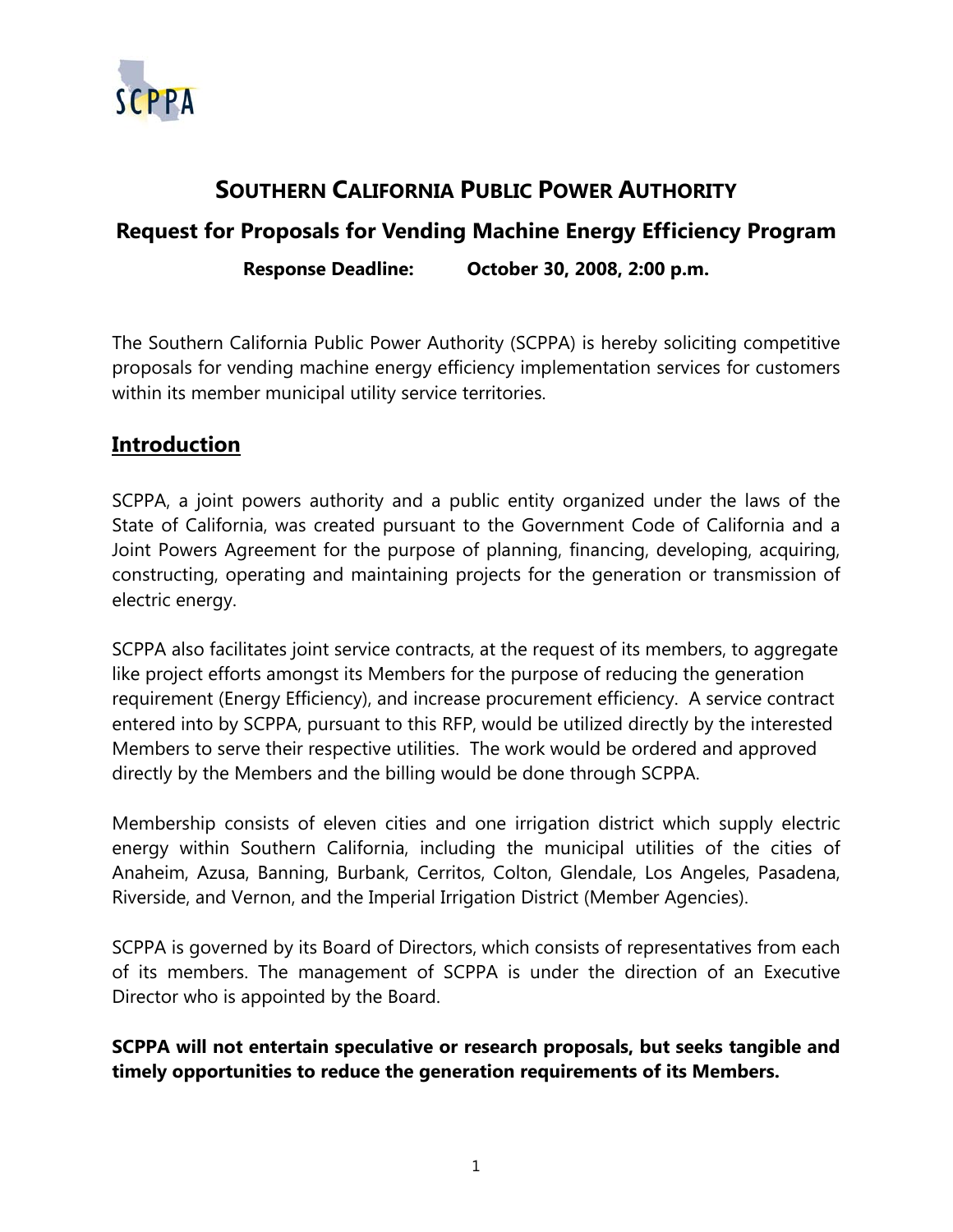

## **Areas of Interest**

The respondents should propose programs designed to meet the following program objectives:

- Recognize and address the energy conservation needs of vending machine owners and/or operators.
- Assist customers with installation and maintenance of vending machine energy efficiency control devices.
- Improve cost effectiveness of customers who host vending machines through reduced energy related costs.
- Increase customer awareness of energy efficient vending machine control products and Energy Star vending machines.
- 1) Propose a turnkey service to install after market energy saving control devices for vending machines utilized by customers of SCPPA Members such as the VendingMiser®, CoolerMiser®, or SnackMiser®.
- 2) Propose alternate service for utilities who wish to bulk purchase vending machine control devices to distribute to customers to install themselves and require oncall technical support for customers.
- 3) Propose optional service to retrofit vending machines with more efficient lamp and ballast combinations or LED lighting managed by control devices.
- 4) Define criteria for proper placement, installation, and maintenance suitable to achieve cost effective energy savings to qualify vending machine as "eligible" for program including occupancy patterns of vending machine locations.
- 5) Propose method of managing installed vending machine energy saving devices in the event customer: replaces "eligible" vending machine, relocates "eligible" vending machine, removes "eligible" vending machine, or customer reports inoperable or damaged energy saving devices.
- 6) Indicate method of problem resolution that may derive between vending machine host site (utility customer), vending machine owner/operator/distributor and food/beverage product distributors as a result of installing energy saving control devices.
- 7) Develop criteria for selecting vending machines to install multiple energy saving control devices such as the VendingMiser® and SnackMiser® installed on one vending machine.
- 8) Provide program management options including:
	- a. Enroll customers
	- b. Install additional metering, control and/or communications equipment
	- c. Provide Customer Training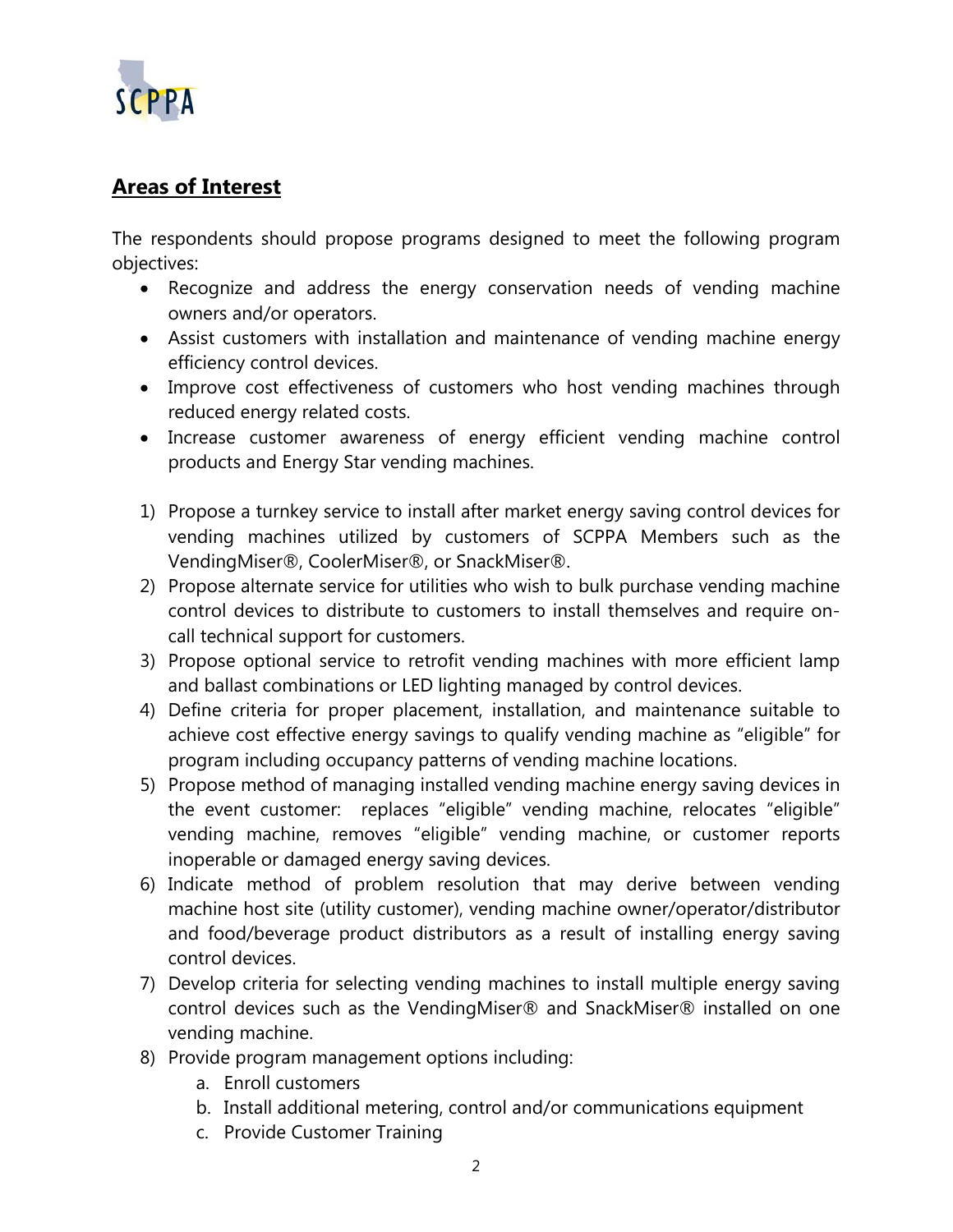

- d. Monitoring, tracking and reporting usage and performance
- e. Provide settlements, payment processing and ongoing customer support
- f. Provide a toll free number for customers to call for more information or technical support
- g. Facilitate and/or assist implementation of Member marketing programs
- h. Document and submit web based weekly and monthly report program results, including numbers of units installed, estimated and actual energy/demand savings, and program costs in a format specified by Member utility
- i. Provide training to Member utility personnel
- j. Maintain a quality assurance program to ensure energy savings and demand reduction estimates are realized and customers are satisfied
- k. Describe any other benefit to member utility that can be uniquely offered such as co-branding opportunities on vending machines or other

### **Proposal Submission Required Elements**

- **1) Applicant Information**: Provide company Name, Address, Telephone, Name and title of contact person.
- 2) **Proposal:** Provide a detailed description of solutions to the Areas of Interest.
	- **a)** Describe how the program will be monitored and evaluated on both in process and outcome basis.
- 3) **Fees:** Describe how fees will be determined.
	- a) Include program fee components by work units.
	- b) Include any fee reduction opportunities through potential combinations of task elements at any single customer facility, member utility participation, program saturation, and/or volume thresholds.
	- c) If possible, please indicate estimated volume by Member.
- 4) **Customer Participation Process:**
	- a) Describe the methods by which customers will participate in this program.
	- b) Provide description of how the program will be developed and implemented, including the process for determining customer eligibility, incentive amounts, program marketing, program reporting, etc.
- 5) **Timeline:** Provide a timeline for program development and implementation for each program element, customer facility grouping, Member participation, and any other natural sub-divisions of work.
- 6) **Experience:** Respondent will clearly identify project participants and management team.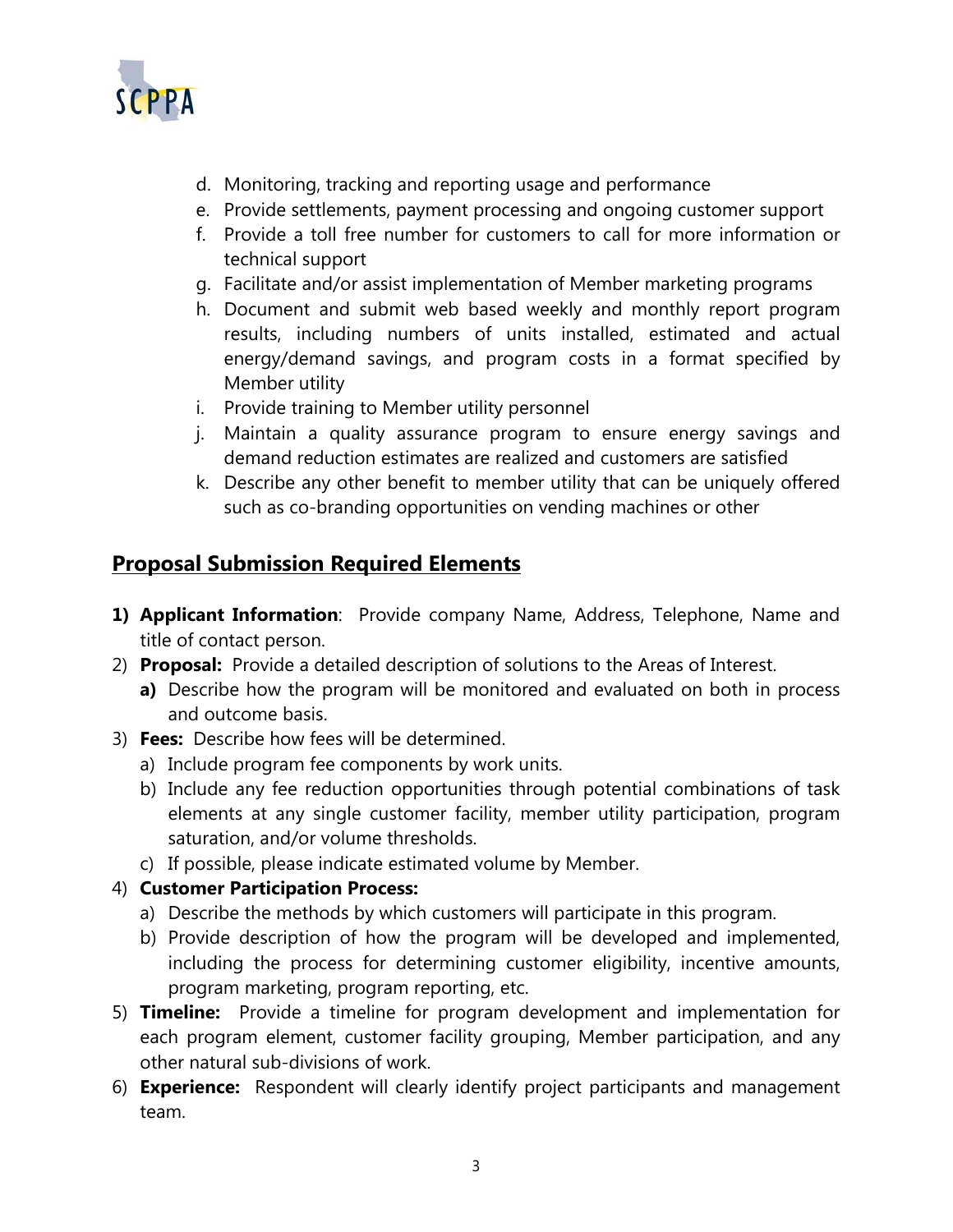

- a) Specify key employees and describe their experience and duties related to this RFP.
- b) Provide a commitment statement for the retention and use of key employees as proposed, their availability to initiate and sustain the proposal, as well as planned supplement if not available to assure project delivery.
- c) Respondent shall indicate any and all pending litigation that could affect the viability of respondent's proposal or respondent's financial stability.
- d) Identify existing projects or programs which respondent developed and/or operates.
- e) Describe past program development and implementation experience, and provide a list of references for similar projects completed. Please include sample customer and utility reports, audits, or monitoring and verification summaries.
- f) It is required to obtain a liability waiver from each customer prior to performing work. Please include a sample of the proposed customer waiver form.
- g) It is required to maintain sufficient insurance for the type of work being performed. Please include a summary of existing insurance coverage. SCPPA or its Members may require specific insurance coverage to be established and maintained during the course of work and as a condition of award or continuation of contract.

#### **Proposal Submission Delivery Requirements**

One (1) hard copy of your response, including a letter of authentic offer with wet-ink authority signature, and any supporting documentation should be delivered prior to the end of business day on October 30, 2008 to:

Southern California Public Power Authority 225 S. Lake Avenue, Suite 1250 Pasadena, California 91101

One soft copy of your proposal should also be delivered as above or alternately emailed to **[dwalden@scppa.org.](mailto:dwalden@scppa.org)** Clarification questions may also be addressed to David Walden at [dwalden@scppa.org](mailto:dwalden@scppa.org), (626) 793-9364; Fax 793-9461

No contact should be made with the Board of Directors, Committee Members, or SCPPA Participating Members concerning this request for proposals.

All information received by SCPPA in response to this Request for Proposals is subject to the California Public Records Act and all submissions may be subject to review in the event of an Audit.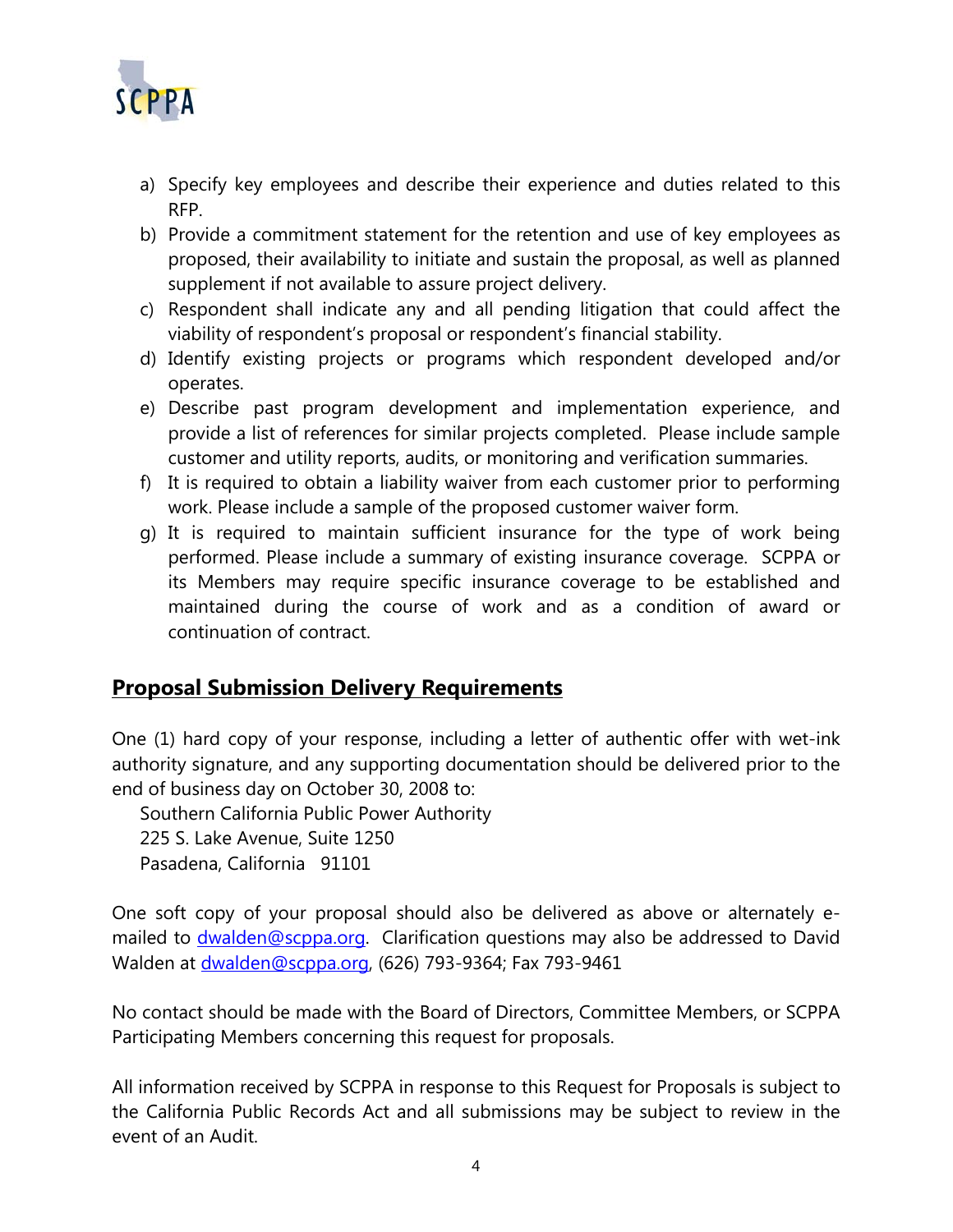

# **Proposal Terms and Conditions**

- 1) SCPPA desires to enter exclusive negotiations with the proposer once selected as may be defined through a signed letter of intent and defined term.
- 2) SCPPA shall determine at its sole discretion the value of any and/or all proposals including price and non-price attributes.
- 3) Proposals may be sub-divided or combined with other proposals, at SCPPA's sole discretion.
- 4) SCPPA shall perform an initial screening evaluation to identify and eliminate any proposals that are not responsive to the RFP, do not meet the minimum requirements set forth in the RFP, are clearly not economically competitive with other proposals, or are submitted by respondents that lack appropriate creditworthiness, sufficient financial resources, or qualifications to provide dependable and reliable services.
- 5) SCPPA may entertain or eliminate proposals immediately upon receipt or at any future time if not clearly defined in the proposal as the end of the period of offer.
- 6) SCPPA reserves the right, without qualification and in its sole discretion, to accept or reject any or all proposals for any reason without explanation to the respondent, or to make the award to that respondent, who, in the opinion of SCPPA, will provide the most value to SCPPA and its customers.
- 7) SCPPA may decline to enter into a power purchase arrangement or any other agreement or contract with any respondent, terminate negotiations with any respondent, or to abandon the RFP process in its entirety.
- 8) SCPPA reserves the right to make an award to the other than the lowest price offer or the proposal evidencing the greatest technical ability or other measure if SCPPA determines that to do so would result in the greatest value to SCPPA and its customers.
- 9) Those respondents who submit proposals agree to do so without legal recourse against SCPPA, its members, and their directors, officers, employees and agents for rejection of their proposal(s) or for failure to execute or act on their proposal for any reason.
- 10) SCPPA shall not be liable to any respondent or party in law or equity for any reason whatsoever for any acts or omissions arising out of or in connection with this RFP.
- 11) Respondent shall be liable for all its costs and SCPPA shall not be responsible for any respondent's costs incurred to prepare, submit, or negotiate its proposal, a contract or for any other activity related thereto.